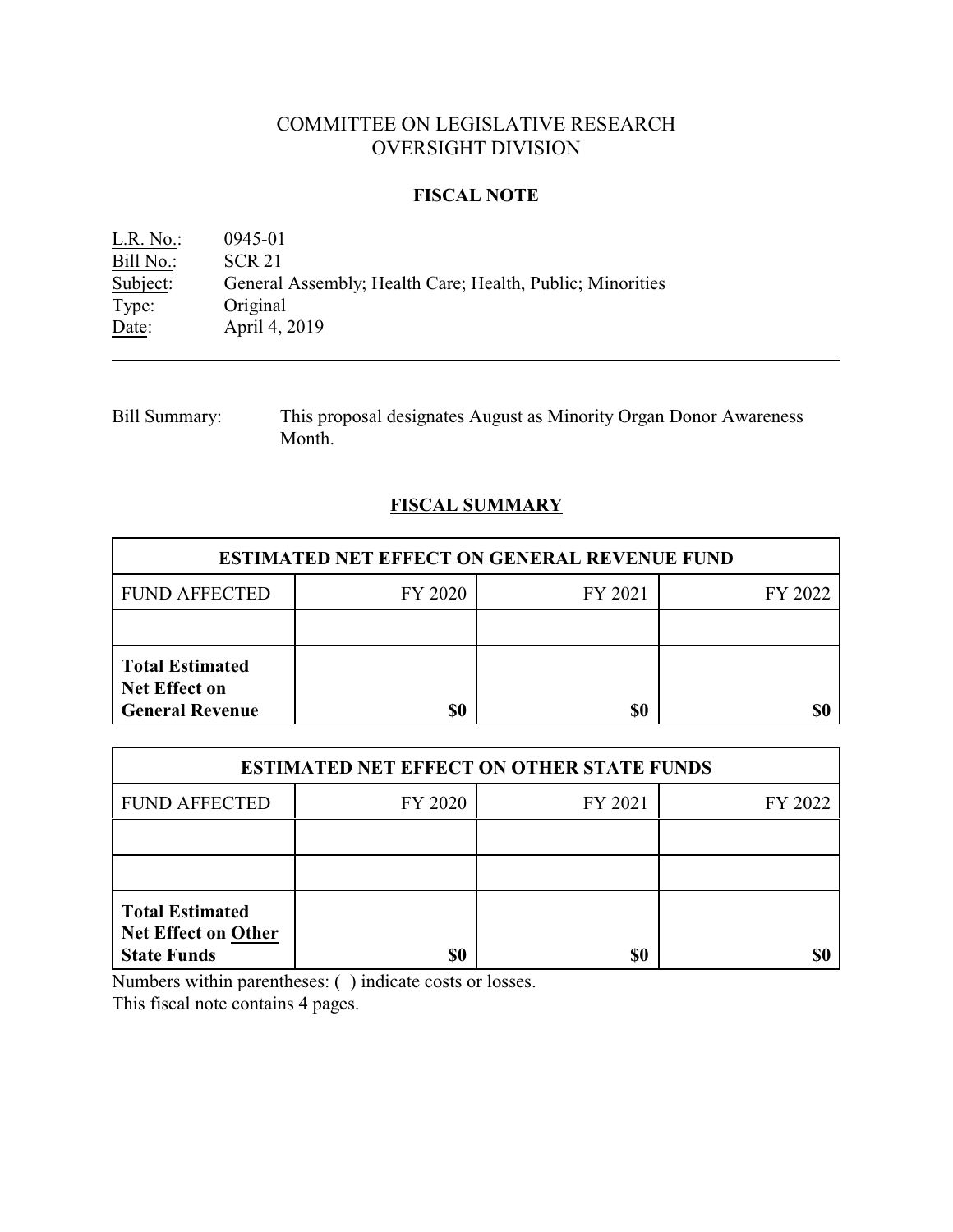L.R. No. 0945-01 Bill No. SCR 21 Page 2 of 4 April 4, 2019

| <b>ESTIMATED NET EFFECT ON FEDERAL FUNDS</b>                        |         |         |         |  |
|---------------------------------------------------------------------|---------|---------|---------|--|
| <b>FUND AFFECTED</b>                                                | FY 2020 | FY 2021 | FY 2022 |  |
|                                                                     |         |         |         |  |
|                                                                     |         |         |         |  |
| <b>Total Estimated</b><br>Net Effect on All<br><b>Federal Funds</b> | \$0     | \$0     |         |  |

| <b>ESTIMATED NET EFFECT ON FULL TIME EQUIVALENT (FTE)</b>    |         |         |         |  |
|--------------------------------------------------------------|---------|---------|---------|--|
| <b>FUND AFFECTED</b>                                         | FY 2020 | FY 2021 | FY 2022 |  |
|                                                              |         |         |         |  |
|                                                              |         |         |         |  |
| <b>Total Estimated</b><br><b>Net Effect on</b><br><b>FTE</b> |         |         |         |  |

 $\Box$  Estimated Net Effect (expenditures or reduced revenues) expected to exceed \$100,000 in any of the three fiscal years after implementation of the act.

| <b>ESTIMATED NET EFFECT ON LOCAL FUNDS</b>            |     |     |     |  |
|-------------------------------------------------------|-----|-----|-----|--|
| FY 2020<br><b>FUND AFFECTED</b><br>FY 2021<br>FY 2022 |     |     |     |  |
| <b>Local Government</b>                               | \$0 | \$0 | \$0 |  |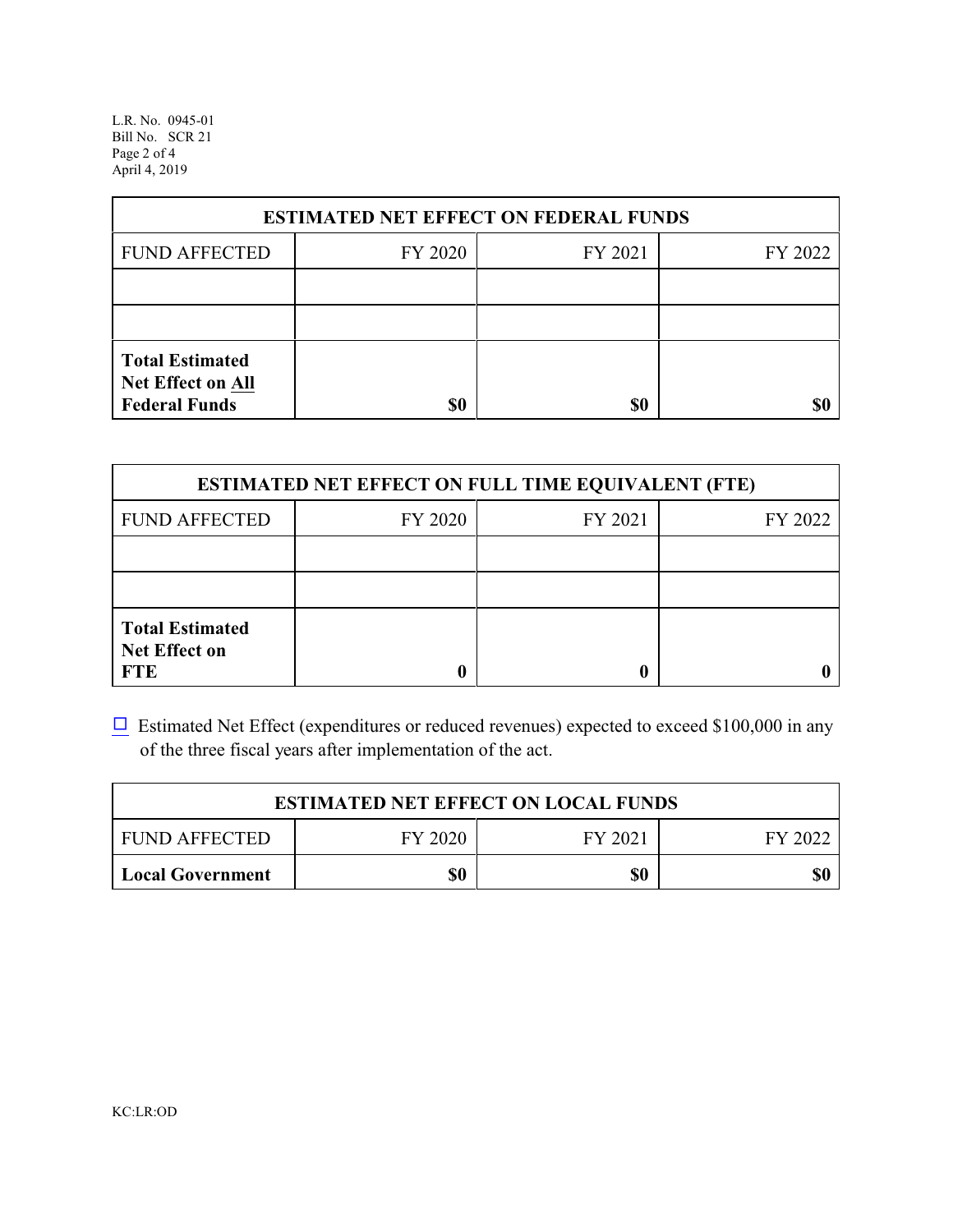L.R. No. 0945-01 Bill No. SCR 21 Page 3 of 4 April 4, 2019

#### **FISCAL ANALYSIS**

#### ASSUMPTION

Officials from the **Office of Administration (OA)** assume the proposal will have no fiscal impact on their organization.

**Oversight** notes that the OA has stated the proposal would not have a direct fiscal impact on their organization. Oversight does not have any information to the contrary. Therefore, Oversight will reflect a zero impact on the fiscal note.

| FISCAL IMPACT - State Government | FY 2020<br>$(10 \text{ Mo.})$ | FY 2021                       | FY 2022                       |
|----------------------------------|-------------------------------|-------------------------------|-------------------------------|
|                                  | $\underline{\underline{\$0}}$ | $\underline{\underline{\$0}}$ | $\underline{\underline{\$0}}$ |
|                                  |                               |                               |                               |
| FISCAL IMPACT - Local Government | FY 2020<br>$(10 \text{ Mo.})$ | FY 2021                       | FY 2022                       |
|                                  | <u>\$0</u>                    | <u>\$0</u>                    | $\underline{\underline{\$0}}$ |

#### FISCAL IMPACT - Small Business

No direct fiscal impact to small businesses would be expected as a result of this proposal.

#### FISCAL DESCRIPTION

The proposed legislation appears to have no direct fiscal impact.

This legislation is not federally mandated, would not duplicate any other program and would not require additional capital improvements or rental space.